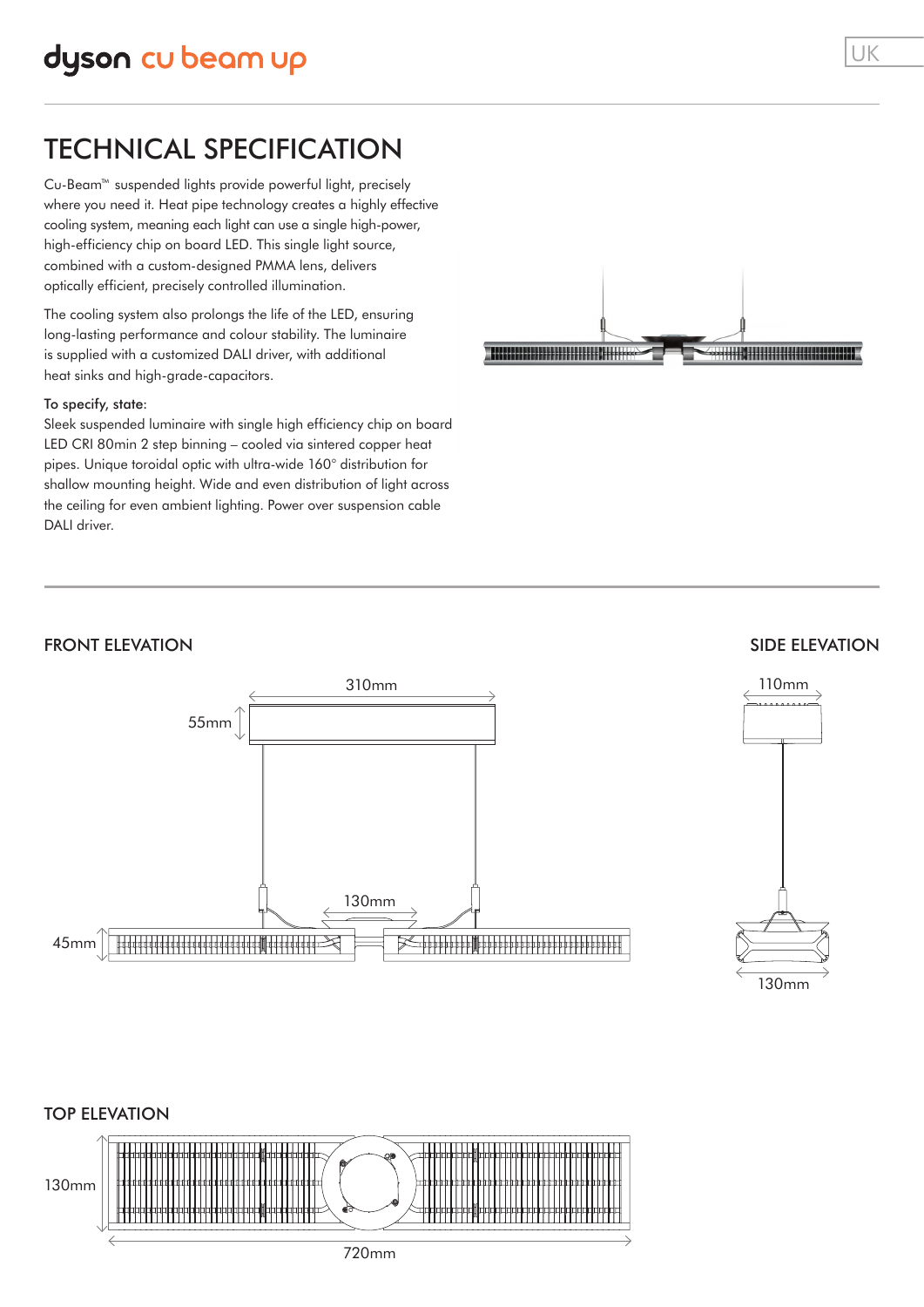#### DRIVER BOX







RECESS FIXING SURFACE FIXING





#### BRACKETS, CABLE GRABS AND DUAL-PURPOSE CABLE